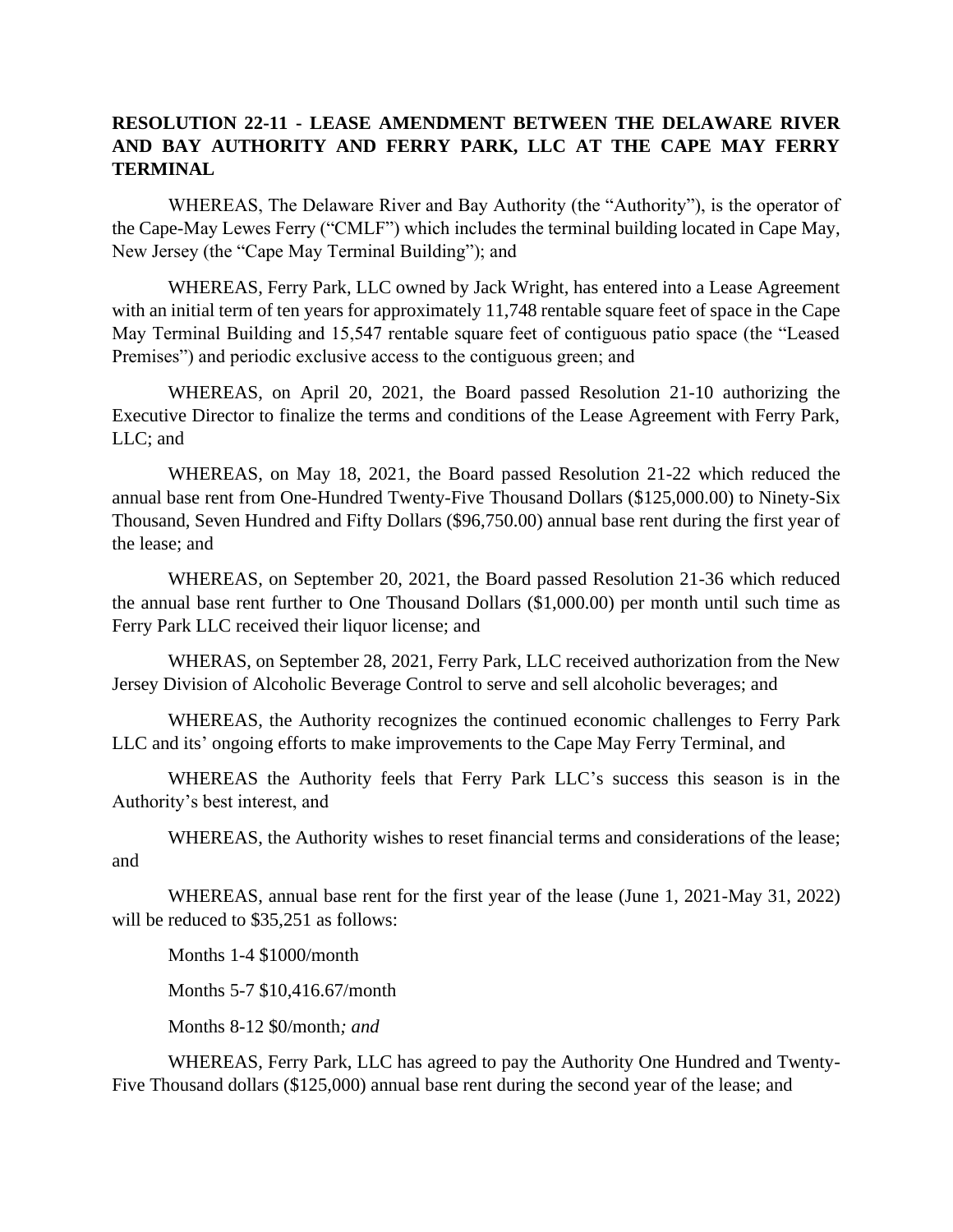WHEREAS, to the extent that Ferry Park LLC, has already made some base rental payments for Months 8-12 of the first year of the Lease, the Authority will credit those payments toward the base rent due during the second year of the Lease, as determined by the Authority; and

WHEREAS, Ferry Park, LLC has agreed to pay the Authority Two Hundred and Twenty-Five Thousand dollars (\$225,000) annual base rent during the third year of the lease; and

WHEREAS, annual base rent shall increase at a rate of two- and one-half percent (2.5%) per year for lease years four through ten; and

WHEREAS, Ferry Park LLC will also not be charged for its Proportionate Share of Operating Costs or Utilities or for Percentage Rent from June 1, 2021, through May 31, 2022; and

WHEREAS, Ferry Park, LLC's obligation to pay its Proportionate Share of Operating Costs and Utilities, and Percentage Rent will commence on June 1, 2022; and

NOW, THEREFORE, BE IT RESOLVED, that the Executive Director is hereby authorized to finalize the terms and conditions of an Amended and Restated Lease with Ferry Park, LLC and, with the advice and consent of counsel, to have such Lease Amendment executed by the Chairperson, Vice Chairperson, and the Executive Director.